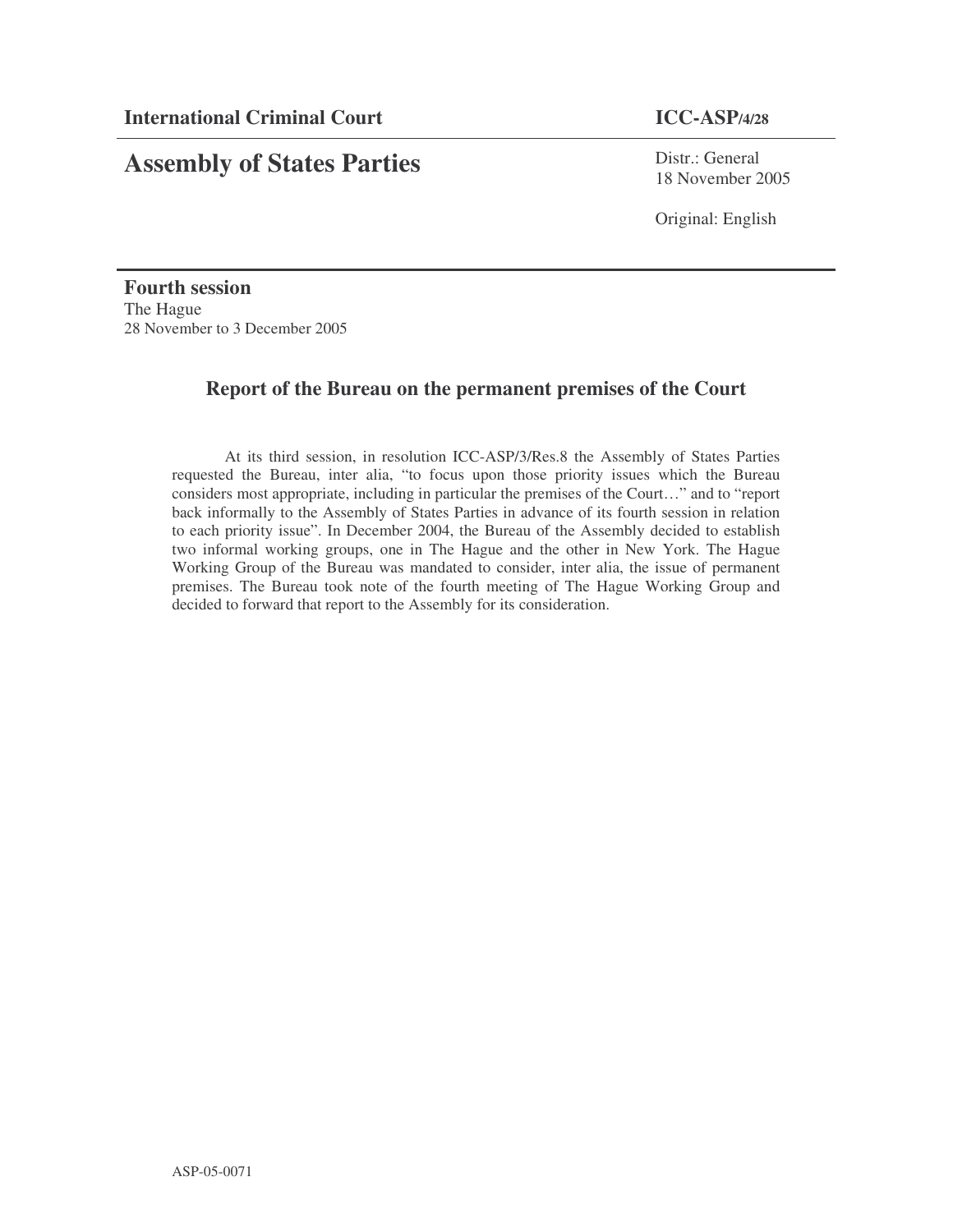#### **Annex**

#### **BUREAU OF THE ASSEMBLY OF STATES PARTIES**

#### **HAGUE WORKING GROUP**

#### **Report of the fourth meeting**

#### **Ministry of Foreign Affairs of the Netherlands 2 November 2005, 9.30-13.30 hrs**

1. The meeting was opened by the Chair of The Hague Working Group, Ambassador Gilberto Vergne Saboia (Brazil).

2. After adoption of the agenda (appendix 1), the Chair recalled that the Working Group was considering, for the second time, the issue of the permanent premises for the Court and that given the forthcoming fourth session of the Assembly of States Parties the meeting of the Working Group provided the opportunity for an analysis of the issue and a substantive discussion on the possible outcome of the consideration by the Assembly of this item.

3. In particular, the Chair drew attention to the fact that the technical and financial aspects contained in the relevant documents would constitute the core of the Working Group's deliberations, but that it was necessary not to lose sight of the broader implications of the issue of permanent premises for the future of the Court. In order to operate effectively as a fully operational judicial institution, the Court needed to be equipped with adequate and dignified resources.

4. After highlighting the comments and recommendations of the Committee on Budget and Finance on the matter, contained in document ICC-ASP/4/27, the Chair noted that, accordingly, although the Assembly would not be likely to reach a definitive conclusion on the issue, it was preferable that it reaches some preliminary decision regarding the available housing options, in order to enable the continuation of the work on a time schedule compatible with the 2012 deadline. Given also the picture that emerged from the report on "Financing Methods Used for the Premises of Other International Organizations", the fourth session of the Assembly would constitute an adequate moment for a debate where States Parties would have an opportunity to express views on this issue and its possible impact on the future of negotiations. Consideration could also be given to the establishment of a subsidiary body of the Assembly, composed of personalities with the necessary technical and political requirements to contribute to attaining a positive solution on the issue.

5. The Chairman of the Inter-Organ Committee on the Permanent Premises, Judge Hans-Peter Kaul, then made a presentation on the issue of permanent premises.

6. Subsequently, the Working Group was also addressed by Ambassador Edmond Wellenstein, Director General, ICC Task Force, Ministry of Foreign Affairs of the Netherlands.

7. The Working Group then had an exchange of views on the content of the reports presented by the Court, as well as on the recommendations of the Committee on Budget and Finance and on the best means of moving forward on the item. The issues discussed included, the following: the cost of an environmental clean up of the Alexanderkazerne being financed by the host State prior to the Court being able to begin construction on the premises; additional discussion on the possibility of the Court holding trials away from the seat of the Court; possible financial support by the host State for the permanent premises, in terms that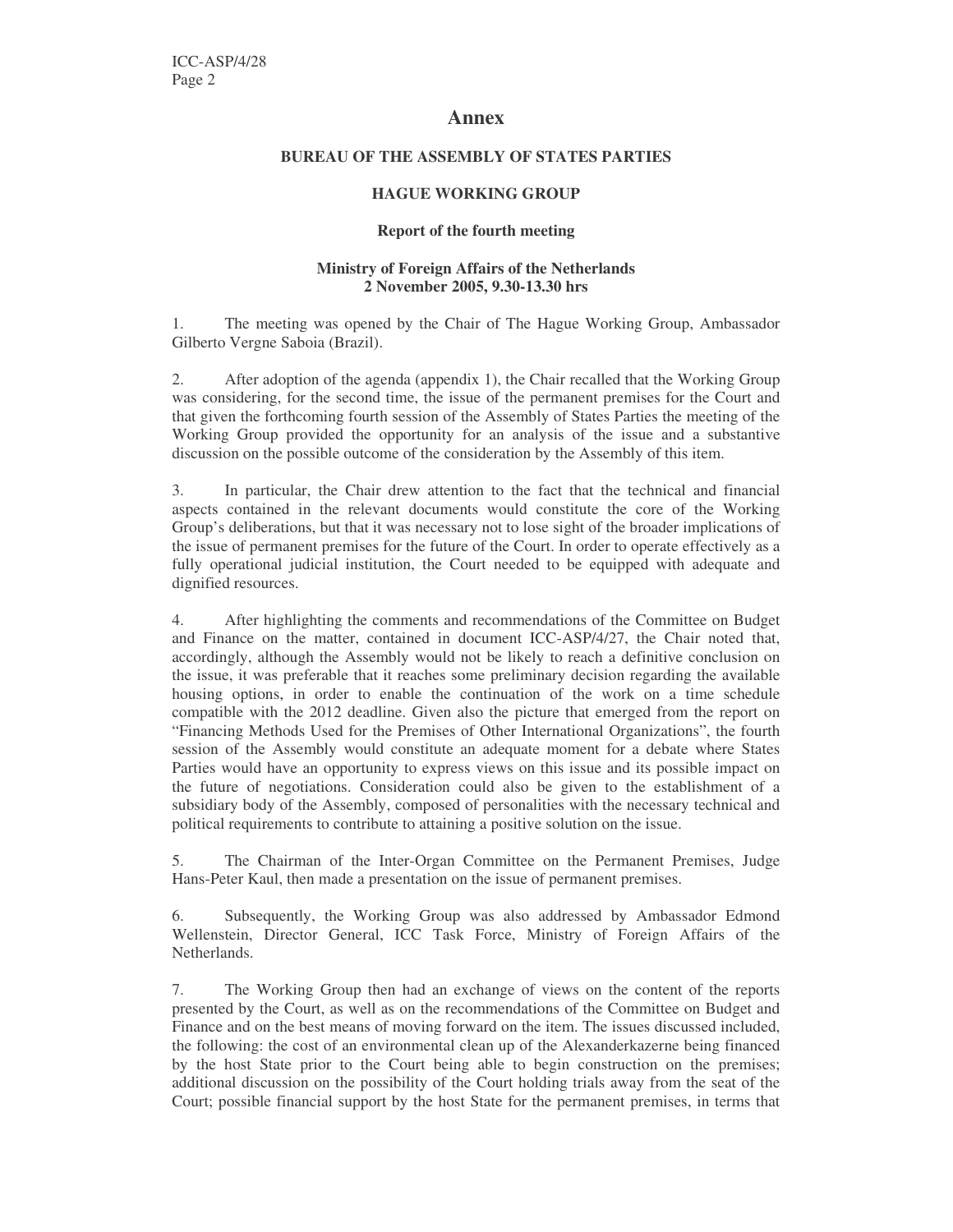are more favourable than those of a commercial nature; the likelihood of cost overruns and a longer than expected time-period for conclusion of the permanent premises, along with the practical and financial implications of such scenarios; and the need to bear in mind not only the financial aspects of the different options for permanent premises, but also other key elements such as security concerns.

8. The Working Group also had a discussion on its possible future role, after the fourth session of the Assembly. A view was expressed that the Assembly consider the possibility of extending the work of the Working Group in order to provide ongoing support to the Court in a variety of matters.

9. After a lengthy discussion, the Working Group came to the conclusions contained in appendix 2.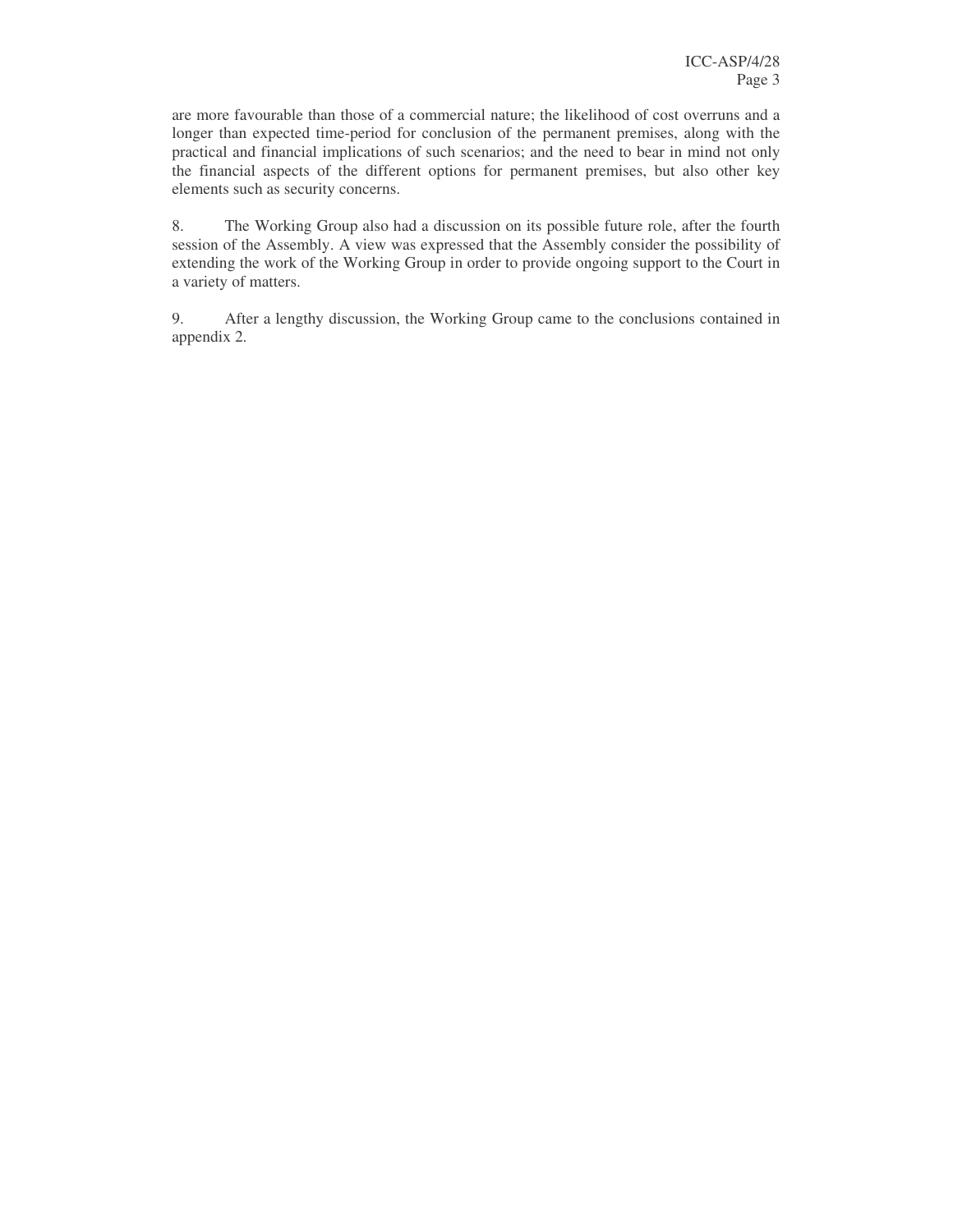## **Appendix 1**

## **Agenda**

- 1. Adoption of the agenda.
- 2. Organization of work.
- 3. Permanent premises.
- 4. Other matters.